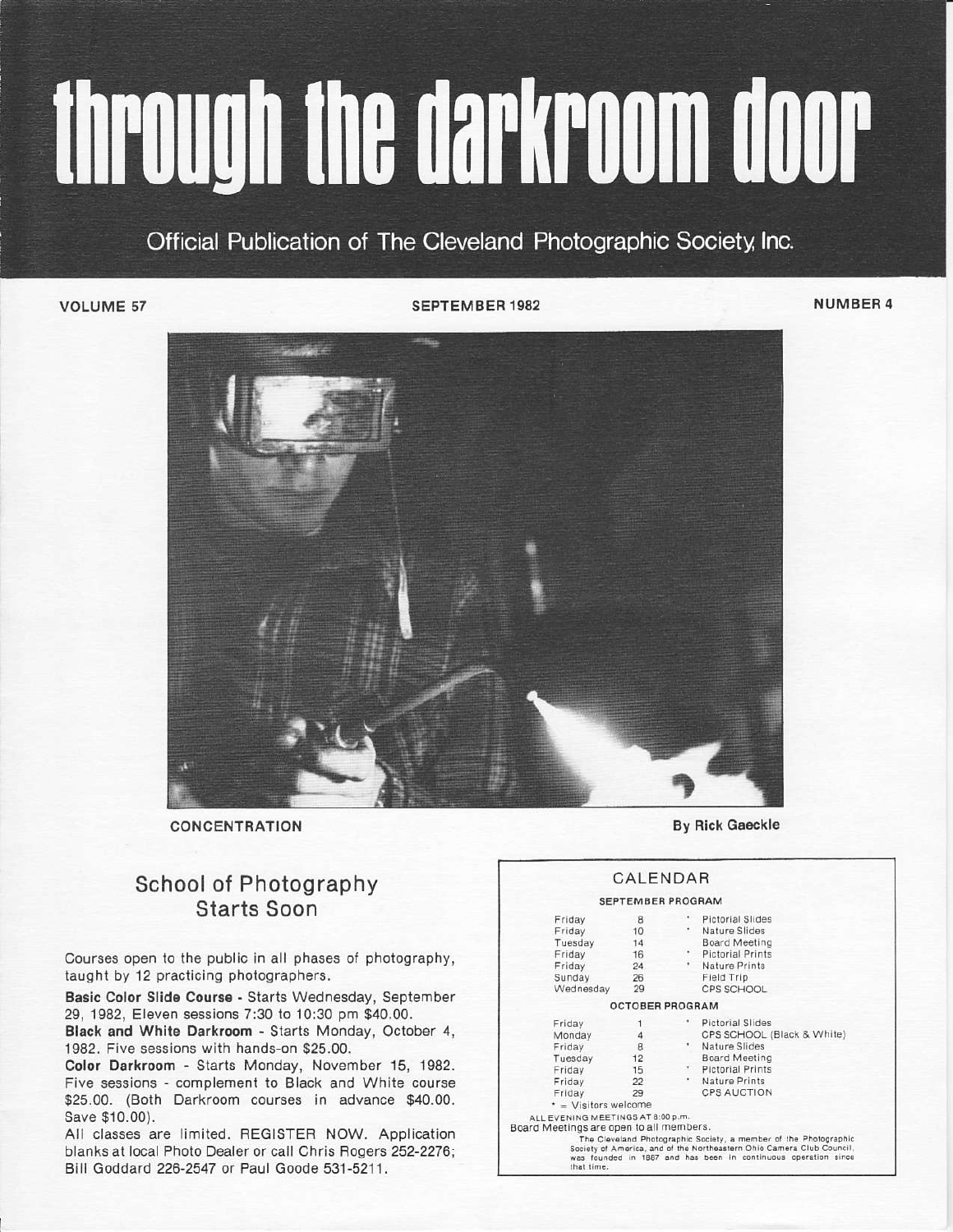#### THROUGH THE DARKROOM DOOR

is published monthly by THE CLEVELAND PHOTOGRAPHIC SOCIETY, INC. 1296 W. 6th St., Cleveland, Ohio 44113 Phone 781-1533





EDITOR GREG TOTH.....................251-9042 3427 West 119th Street **BUSINESS MANAGER** FRANK J. OTTO................991-4286 3326 Dorchester ROAD CIRCULATION[MAILING] GERRY JUSKENAS ............932-6019 2896 Washington Blvd. PRESIDENT ELVA HUNTING ...............942-2690 35152-A South Turtle Trail, Willoughby **VICE PRESIDENT** RUTH MORRISON..............961-8817 SECRETARY 1315 W. 104th St. GRETCHEN TROPEA ........261-8172 24001 Devoe Avenue TREASURER FRANK J. OTTO..................991-4286 3326 Dorchester Road

News for next issue due by September 17, 1982

#### **FAMILY ALBUM**

Joseph Brilla will be one of the Salon Judges for The Central Ohio Camera  $Cl<sub>11</sub>b$ Council (COCCC) INTER-NATIONAL to be held in Columbus, Ohio, October 15 and 16, 1982.

#### WELCOME

We are pleased to welcome new member, KOLMAN ROSENBERG of Eastlake, who was voted in by the Board of Trustees at their August meeting. Kolman got a great start in competition by earning a 1st place and a 3rd place with his first two entries in Pictorial Prints, Welcome and Congratulations!!!

#### **CPS PHOTO AUCTION**

The annual photo auction for CPS members only, will be held on Friday, October 29, 1982. After you buy a lot of bargains (junk) at the flea market you can re-sell them for a profit at the AUCTION. Also take this opportunity to clean out your closet and sell those items you purchased at last years auction. More details later, but mark your calendar now.

#### **HONORS GALORE**

At the PSA International Convention held in New Orleans on August 8 - 14. The Cleveland Photographic Society was doubly honored.

CPS Vice-President and Black and White Print Maker par excellence, RUTH MORRISON, was awarded a gold medal in the Nature portifolio for her SAW WHET OWL. This is really a prestigeous honor.

Also, your club bulletin. Through The Darkroom Door, was awarded the 1st place plaque in the PSA 1982 International Camera Club Bulletin Contest. There were 272 entrants in the 4 divison contest. We placed number one in the large club division (over 100 members) where there were 155 entries. The winning issue which was submitted for judging was the issue dated February 1982.

#### **FIELD TRIP**

Make plans now for a field trip on Sunday, Sept. 26, 1982. We hope to get a special tour of the zoo with our own docent. This was a very popular field trip last year, with many members meeting for breakfast at the Glenn Restaurant. Get more details at a weekly meeting.

#### **COLOR-FULL**

Be on the lookout for unexpected color. Almost anything could be a worthwhile subject for your camera by virtue of its color alone. Peeling paint, aging posters and signs, colorful walls, or architectural trim, plastic household items, rust metal, paint drippings - even graffiti - are potential subjects for images that celebrate the pure joy of color.

You don't have to include the whole object in your photo. In fact, the object does not even have to be recognizable. Rather, crop tightly and carefully to emphasize the abstract relationships of color against color, shape against shape. Exploit clashing color combinations or investigate subtle nuances of tone.

Don't overlook small details of bright color. Move in close to fill your frame with color so it won't get lost against a meaningless background.

#### **CHANGE THAT POSITION**

Change that position when shooting. Bend your back. Bend your knees. Lie down. Investigate a different elevation. Place your camera on the ground for that landscape. Drop to your knees for a photograph of a small child. The slightest change from the normal, eve level, standing camera position can create major differences in what you view and how you view it.

The simple exercise of shooting a scene from the standard eve level, upright stance, and then switching to a bent knee, kneeling, sitting or prone shooting position, can return endless dividends. Not only will your photographs be lifted out of the ordinary. but you will be exercising your photographic vision. Soon, it will be second nature to seek and find the slightly different angle, the more intriguing viewpoint.

#### **BACK TO NATURE**

The nature competitions, both prints and slides, start up again in September with Nature Slides on the 10th and Nature Prints on the 24th. Now is the time to test all of those fantastic pictures which you have been taking during the Summer. But don't forget NEOCCC Inter-club Nature the Competition to be judged on Oct. 21, 1982. Deadline for entries is Oct. 14. We are limited to the number of entries which our club can submit. However, every club member can have his slides or prints considered for entry. If you are interested, contact Ruth Morrison, Bob Tropea, or Steve Campanella.

Let's have a good showing from CPS.

#### PHOTO FLEA MARKET

The Photographic Historical Society of the Western Reserve is sponsoring a flea market for cameras and other photo equipment on October 2 and 3, 1982 at the Somerset Inn. Northfield Road in Shaker Heights. Admission is \$2.00. For details call 268-0460 or 422-7772.

#### **CLEAN SWEEP**

CPS member JIM KUNKEL was awarded 1st. 2nd, 3rd, and 4th places for his color prints entered in the Euclid Square Photo Competition. In this juried show of local photography, Jim clearly showed them who was tops.

Congratulations!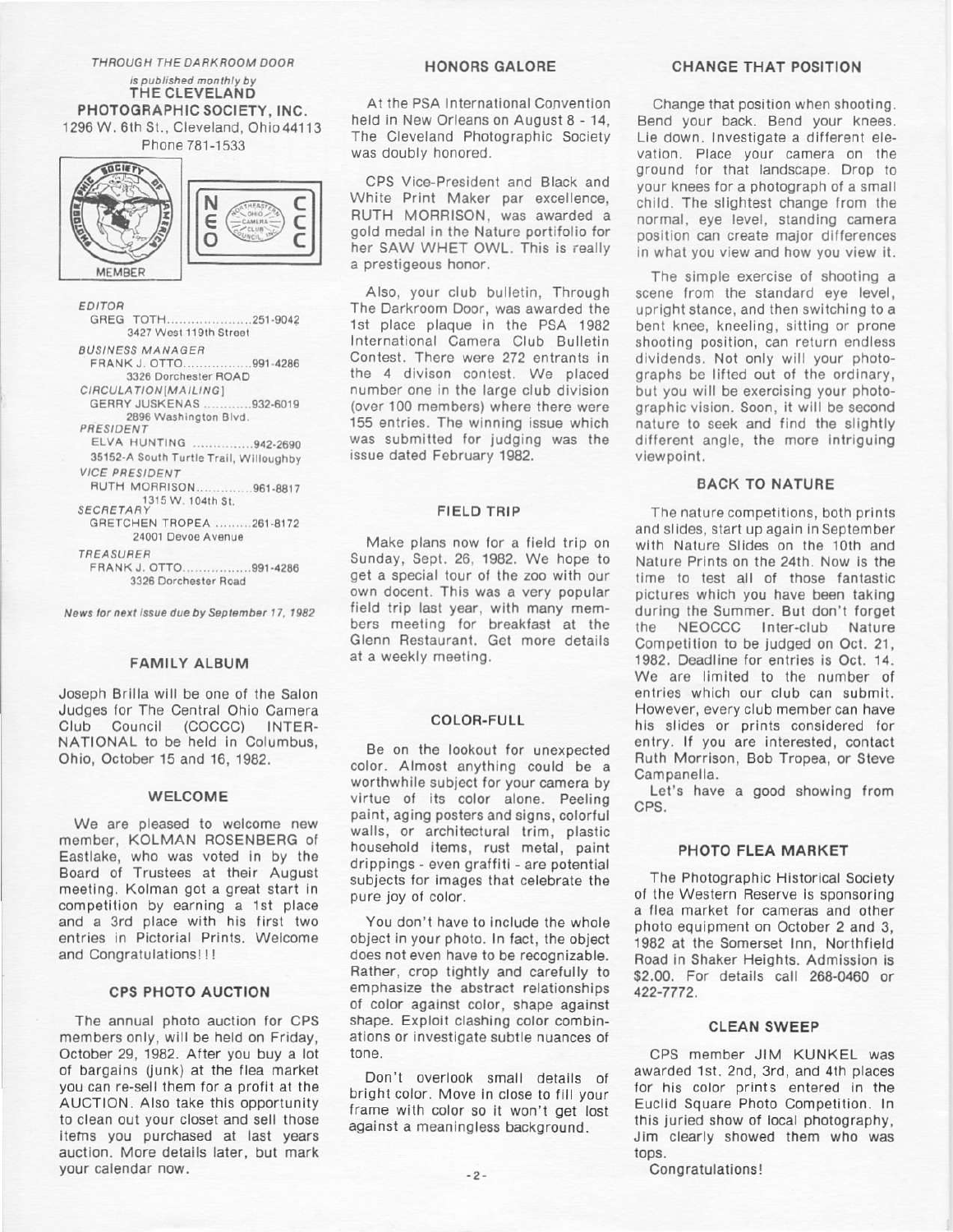

**SIX POINTS** 

#### IN GOOD COMPANY

CPS member WALTER GROSSMAN will have his works on exhibit at the Museum of Natural History in a special show "A CAMERA VIEW OF YOSEMITE 1850-1980", which will be open to the public from October 1 to 31. Walter's photos will be shown along with those of Carlton Watkins, Edward Muybridge and Ansel Adams, just to name a few. Make an effort to see this exhibit. I'm sure that you will be rewarded.

#### A PROMOTION

CPS member Bill Goddard was recently appointed Director of the Photographic Society of America's International Club Print Competition. Until the promotion, Bill had been the assistant director. Congratulations Bill! By the way, anyone interested in assisting Bill or learning what the ICPC is all about, just give him a call.

# Modern Ca

WE CARRY A COMPLETE LINE OF CAMERAS AND SUPPLIES FOR THE AMATEUR AND PROFESSIONAL AT LOW FRICES.

| 6666 Pearl Rd. |
|----------------|
| 842-8812       |

9730 Denison Ave. Open Daily 9 to 6 961-4713 Mon., Thurs., Fri. 9 to 8

**By Kolman Rosenberg** 

#### PICTORIAL SLIDE CORRECTIONS

Due to an oversight, Honorable Mention winners were not announced on June 4 and August 6 competition nights in Pictorial Slides.

|  |  | June 4 |  |
|--|--|--------|--|
|  |  |        |  |

| August 6                           |  |
|------------------------------------|--|
|                                    |  |
|                                    |  |
| HM THE WORK OF NATURE William Ward |  |

George J. Fowler Pictorial Slide Chairman

# **LAKEWOOD CAMERA**

**SINCE 1937** 

**COMPLETE COLOR AND** 

**BLACK & WHITE DARKROOM SUPPLIES** 

Phone: 226-7469 Detroit at Warren Roads Downtown Lakewood